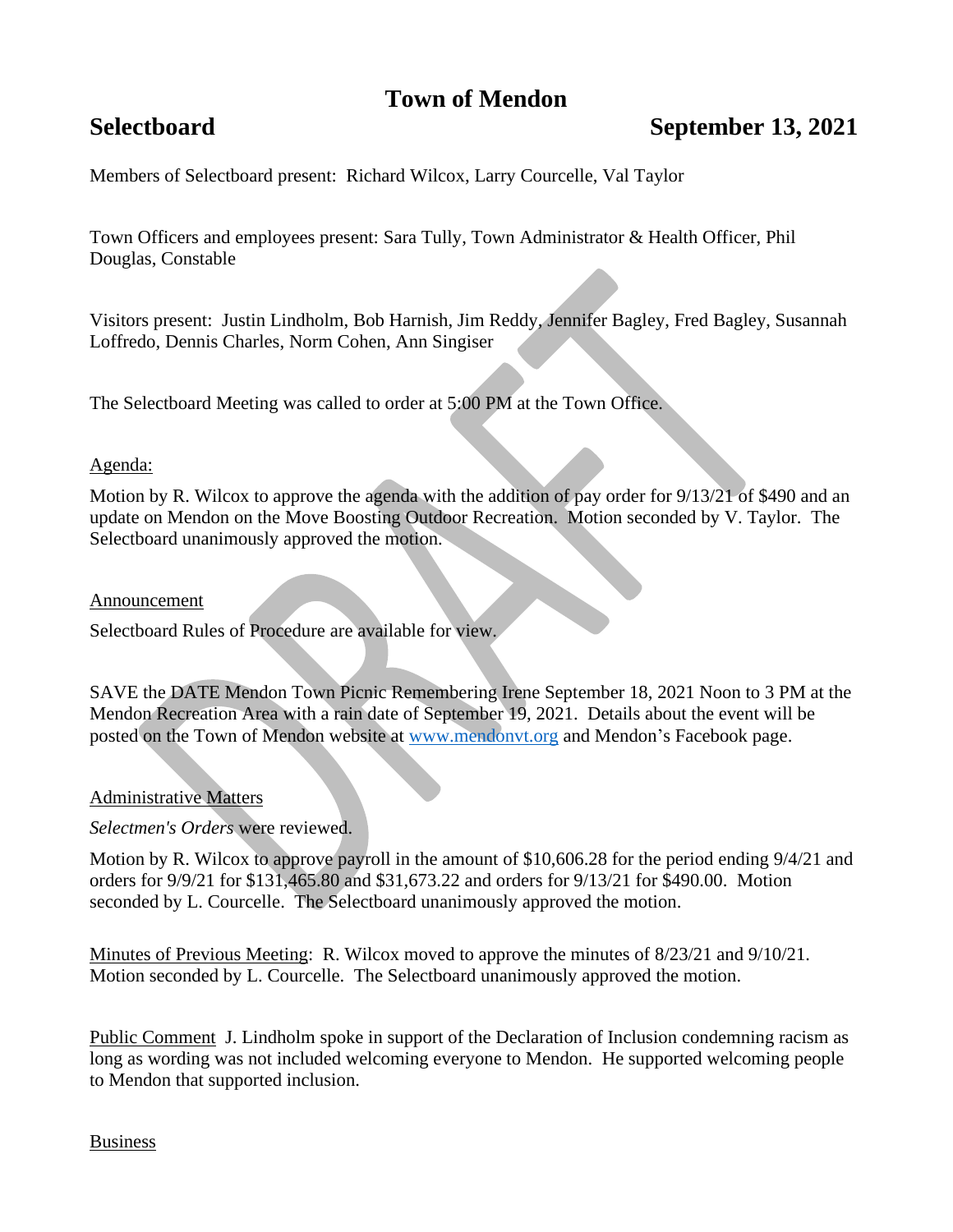*Grants in Aid FY22* The Chair of the Selectboard signed the Grants in Aid Agreement for FY22 for \$6,700 in financial support to bring hydrologically connected road segments into compliance with the Municipal Roads General Permit.

*Town of Mendon Signs* Mendon on the Move Route 4 Beautification Committee requested the Town of Mendon signs at the Mendon Orchards and Fox Hollow be maintained and brush cut around them. A further request was made to look at possible relocation to increase the visibility of the signs. The Selectboard requested P. Douglas, Constable and B. Ellis, Road Commissioner to take a look at alternative placement of the sign to increase their visibility.

*Declaration of Inclusion* J. Bagley originally requested the Town consider adoption of a Declaration of Inclusion and thanked the Board for all the discussion to this point. L. Courcelle read the current draft of the Declaration of Inclusion from the July  $11<sup>th</sup>$  meeting. Al Wakefield previously submitted the Declaration of Inclusion A Vermont Diversity, Equity & Inclusion Initiative and N. Cohen referred to the version included in this document on page 5. J. Bagley stated she had reviewed that version and made some changes and she read her version. L. Courcelle stressed that the Declaration of Inclusion should be shared with the public and have an educational piece and voted by the town because the Selectboard does not know how the town feels about it. J. Lindholm continued to support the Declaration of Inclusion with wording that does not welcome everyone rather those that embody the spirit of inclusion.

L. Courcelle moved to adopt the Town of Mendon Declaration of Inclusion to read: The Town of Mendon condemns racism and welcomes all who incorporate the spirit of inclusion. Our town strives to provide safety, security and protection to all of its citizens to the full limits of its legal authority.

As a town, we formally condemn discrimination in all of its forms and commit to fair and equal treatment of everyone in our community.

The Town of Mendon has and will continue to be a place where individuals can live freely and express their opinions.

Motion seconded by R. Wilcox. Discussion continued. T. Corsones discussed who determined the "spirit of inclusion" and requested the wording be changed. S. Loffredo also recommended rewording the third sentence and combing the thought with the first sentence.

L. Courcelle moved a friendly amendment to amend the Town of Mendon Declaration of Inclusion to read:

The Town of Mendon condemns racism and discrimination in all of its forms and commits to fair and equal treatment of everyone in our community.

Our town strives to provide safety, security and protection to all of its citizens.

The Town of Mendon has and will continue to be a place where individuals can live freely and express their opinions.

Motion seconded by R. Wilcox. The Selectboard unanimously approved the motion.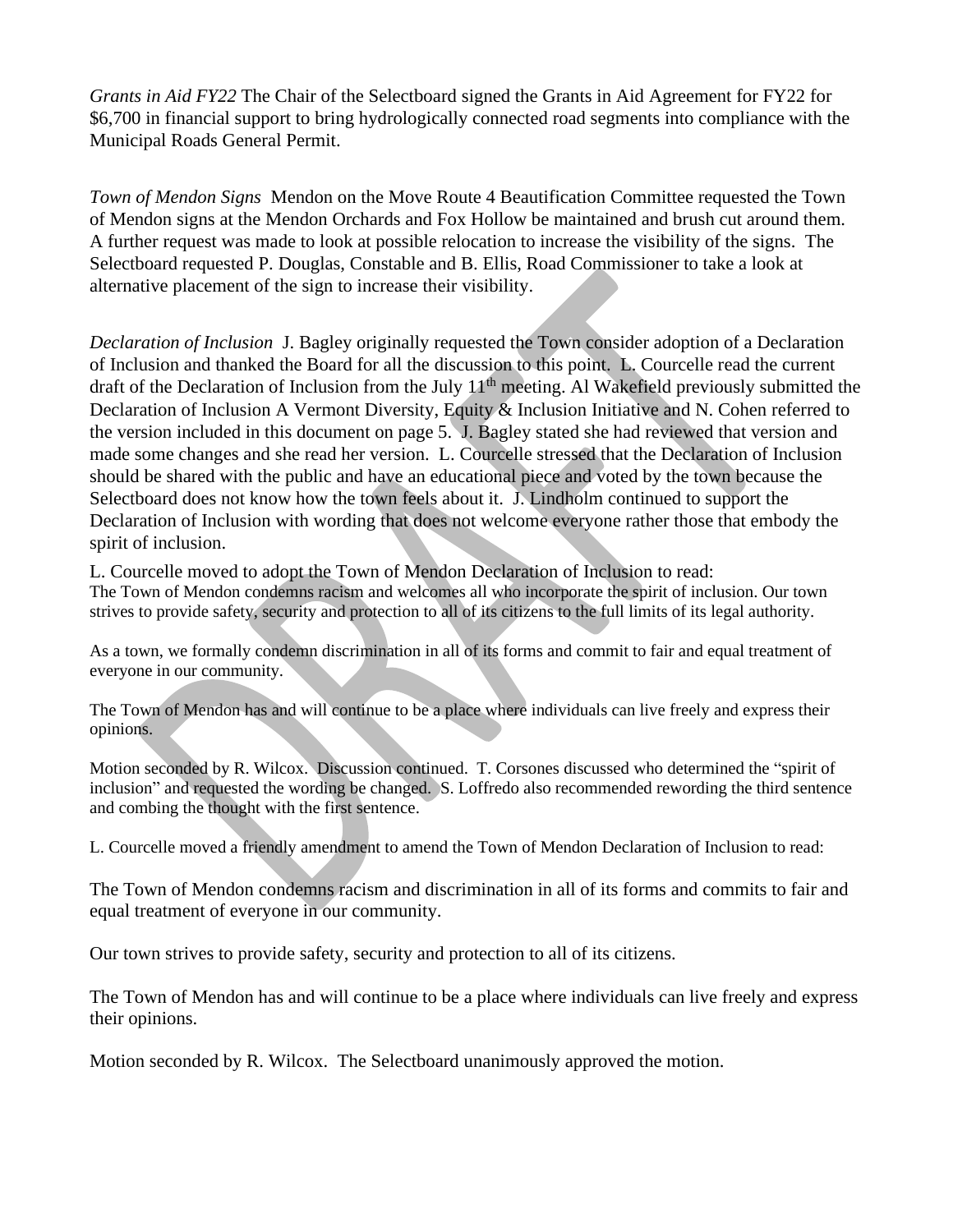*Appropriations* The Selectboard discussed the petition requirements for Appropriation requests to be included on the ballot for Town Meeting 2022. The Selectboard amended the procedure last year in response to the COVID-19 pandemic. In order to limit the exposure to COVID-19 in the community any organization funded in FY22 can submit a request for funding for the same amount for FY23 without submitting a petition signed by 5% of the voters. Any new organization or and increase of funding amount by a previously funded organization would requite a petition be submitted to the Town Clerk by January 13, 2022 signed by 5% of the Mendon voters.

*Tax Appeals to the State Appraiser* The Selectboard discussed the process of property appeals filed with the State Appraiser. The Selectboard will not seek legal representation in this process. Vermont Municipal Assessor's will lay out the evidence for the Town. The Town will be responsible for all education costs due to the state after December 2021.

*Regional Emergency Management Committee* The regional Local Emergency Planning Committees were replaced with one statewide Local Emergency Planning Committee. The Emergency Management Division will establish Regional Emergency Management Committees. A meeting on September  $16<sup>th</sup>$  will outline the guidance and responsibilities f the Regional Emergency Management Committee. The Selectboard supported attendance in this meeting by the Emergency Management Director or the Town Administrator in his absence.

*Journeys End Traffic Study & Traffic Ordinance Update* S. Tully provided an outline of action steps that are required to complete the traffic study and amend the Traffic Ordinance. Some proposed changes to the Traffic Ordinance were submitted to the Selectboard for review. The Director of Public Safety and Road Commission still need to review the proposed changes.

*Road Reclassification* S. Tully provided an outline of action steps to reclassify roads. The Selectboard reviewed this procedure and discussed in detail the status of the Falls Road. On Friday, September 10<sup>th</sup> the Selectboard viewed multiple projects on the road. S. Tully was asked to research state statutes whether class 3 roads are required to be plowed by the town in the winter. S. Tully reported on research of Orchard Road conducted by J. Lindholm. In 1987 the road was reclassified from a Pent Road to a class 3 town highway.

*BUUSD proposes discussion Limiting School Choice in Mendon* S. Tully requested the Selectboard take a position on supporting or opposing the BUUSD limiting school choice in Mendon as it effects the Town. A. Singiser spoke against the Selectboard discussing the issue as it's an issue of the School Board. R. Wilcox spoke in favor of weighing in on the issue as it effects property values in Mendon. S. Loffredo informed the Selectboard that she takes the minutes of the School Board meetings and the School Board has brought up discussing school choice with the Town of Mendon Selectboard and the Town of Chittenden Selectboard. The Mendon Selectboard elected to table the issue to see if they School Board comes to them to discuss how limiting school choice effects the Town.

*Irene Recognition Committee Update* L. Courcelle provided an update regarding final preparations for the Town Picnic.